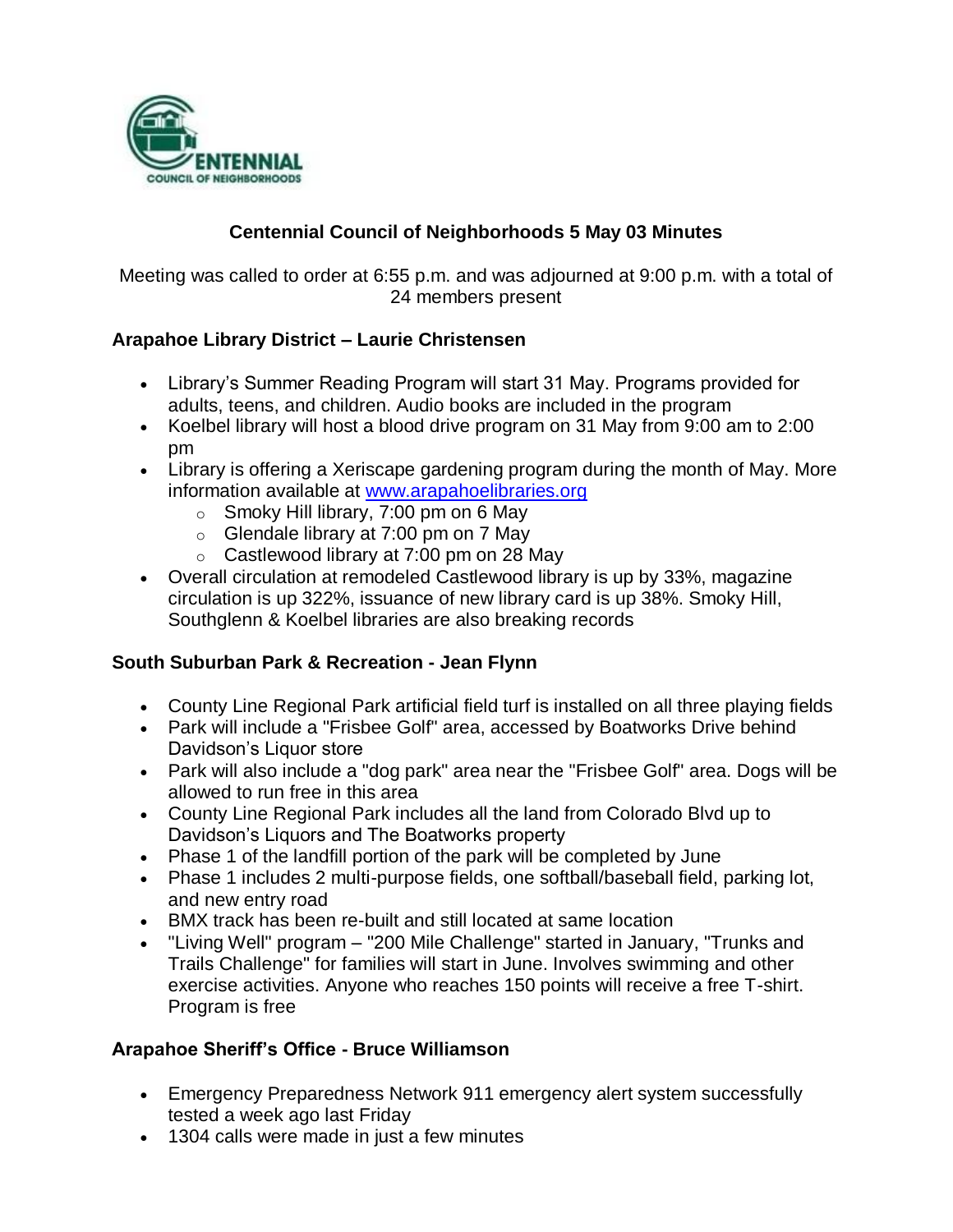- System is now on-line for Arapahoe County
- 911 call made to Sheriff's Office last week by a 4 year old boy who reported that his mother was unconscious. Sheriff's Office will recognize the boy by presenting him with the "Life Saving Award" at an ceremony in June
- Sheriff's Office getting involved with CIT (Crises Intervention Teams) for the mentally ill. Eventually, 25% of the patrol force will be trained in CIT
- "Tip a Cop" will be held at Claim Jumper ( 7407 Park Meadows Dr ) on 8 May (Thursday). Police & Fire personnel will wait on diners at the restaurant. All tips collected will go to the Special Olympics
- Sheriff's Office has received \$357,000 from the Homeland Security funding for phase 2 of the program. Money is used to provide training and equipment for police

## **Arapahoe Park & Recreation - Rebecca Nash**

- A new park will be constructed near Orchard Road and Tower Road.
- Tuscany South homeowners are not in favor of the park, even though construction of the park has been planned for years
	- o Will include soccer, Little League baseball, and football fields
	- o Entrance off Tower Road
	- $\circ$  No floodlights will be provided, so no night-time activities
	- $\circ$  Traffic, environmental, and wildlife studies must still be completed
	- o Building site is in unincorporated Arapahoe County
- Construction of the new Recreation Center has been approved by the Centennial Planning Commission

## **City of Centennial – Council – Ward 3 - Andrea Suhaka**

- New City Clerk, Gerry Cummins, has been selected by the City
- Municipal Court will be meeting at the City Offices on Monday nights, starting by mid July
- South Metro Denver Chamber of Commerce has Centennial logo articles for sale
- Development of the City's Comprehensive Plan has been delayed about a month
- Jordan Road closing still planned for 23 May. Closure will be at entrance to Cherry Creek Park

## **CenCON Reports - President - Cathy Noon**

- Need to complete the City of Centennial map, and obtain complete contact information for each neighborhood
- Because of Municipal Court meetings, CenCON meeting night or location will change. Will investigate new meeting locations
- Contact list for member HOAs needs to be updated. RTD is requesting a copy of this list
- RTD has provided some free passes for the new Route 66 bus through Centennial. Bus does not run complete route (does not go to the far eastern end) on weekends. More information on CenCON web site, [www.cencon.net](http://www.cencon.net/)
- Kick-off of new route will be on Mother's Day, at Southglenn at 10:30 am, near Foleys. Mothers who attend will receive a free pass for RTD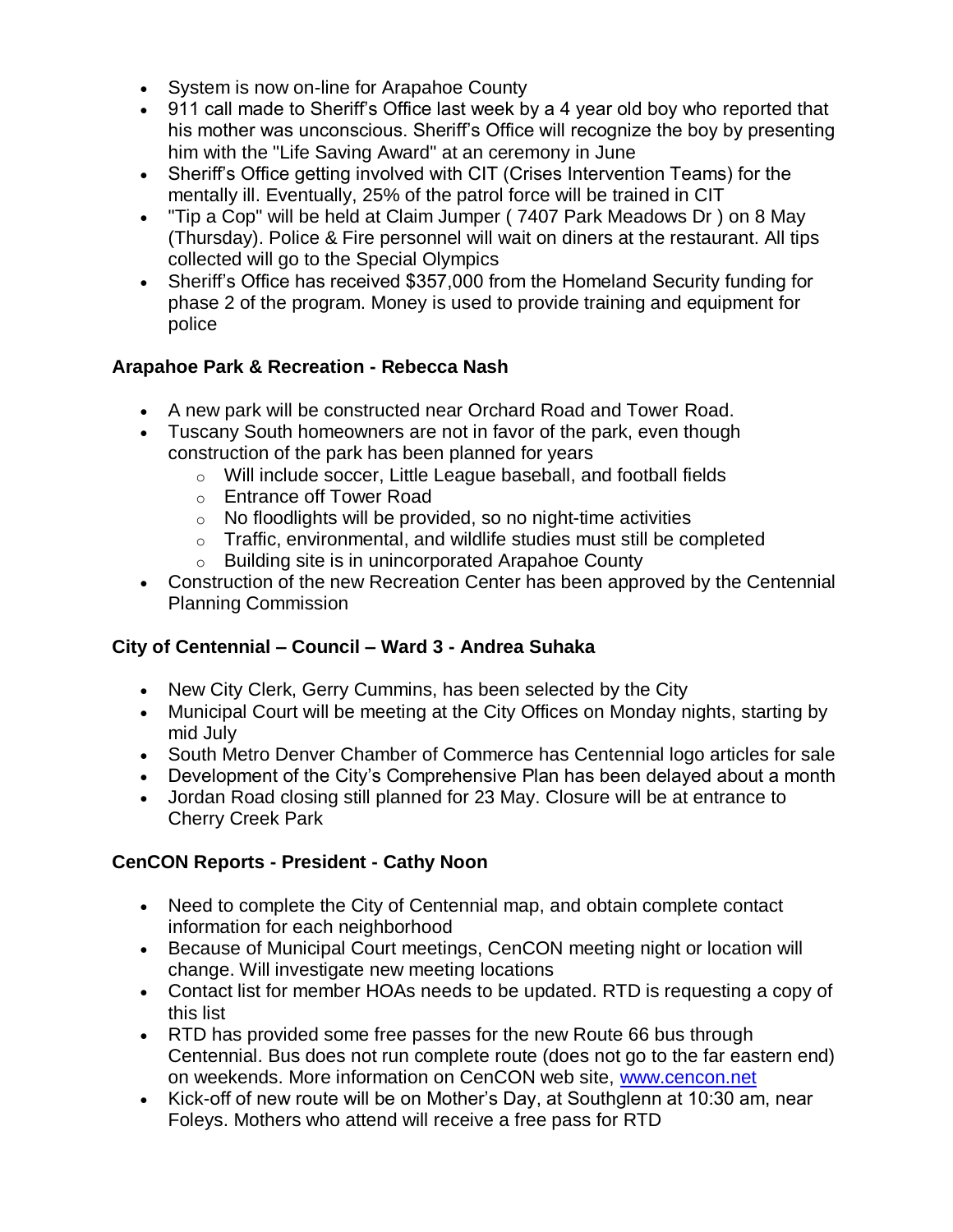- Wednesday, 7 May at 8:00 am, there will be a meeting at the City Offices concerning Type B Group homes
- Marathon redevelopment will have a Loew's and another "big box" store on the west, plus 243 housing units on the east. Dry Creek road will be improved and the intersection will also be improved
- Lincoln Executive Center at Peakview and Caley will be developing 2 lots. This is unincorporated Arapahoe County
- DPC, developers of the Metrum site, should make a presentation at the June meeting

## **- Treasurer - Gerry Cummins**

| <b>Checking Previous</b><br>Balance: | \$<br>620.58 | <b>Savings Previous</b><br>Balance: | \$<br>2377.57 |
|--------------------------------------|--------------|-------------------------------------|---------------|
| Income                               | \$<br>0.00   | Income (Dues)                       | 585.00        |
| <b>Expenses</b>                      | 8.36         | (Interest)                          | \$<br>0.00    |
| <b>Closing Balance</b>               | 612.22       | <b>Closing Balance</b>              | 2962.57       |

#### **- Secretary - Frank Green**

• It was moved by Andrea Suhaka and seconded by Gerry Cummins that the April 2003 minutes be approved as read. Approval was unanimous

#### **- Membership - Michael Kirrane**

- Letters have been sent to three new "CenCON Association" candidates: Dreamhouse Acres, Cherry Hills View, and Broadway Estates
- Reminder of "lapsed membership" has been sent to Saddle Rock Ranches

#### **- Plans - Ron Weidmann**

- Four new developer plans were also discussed. Copies of the comments will be distributed to all members
- Planning Committee will now meet before the regular CenCON meeting, at 6:15 pm
- **Presentations - Sterling Design Assoc.**
- Presentation of planned redevelopment at Arapahoe Road and University Blvd (U.S. Bank property)
	- o Walgreen's drug store
	- o Smaller U.S. Bank
	- o Group of small retail businesses